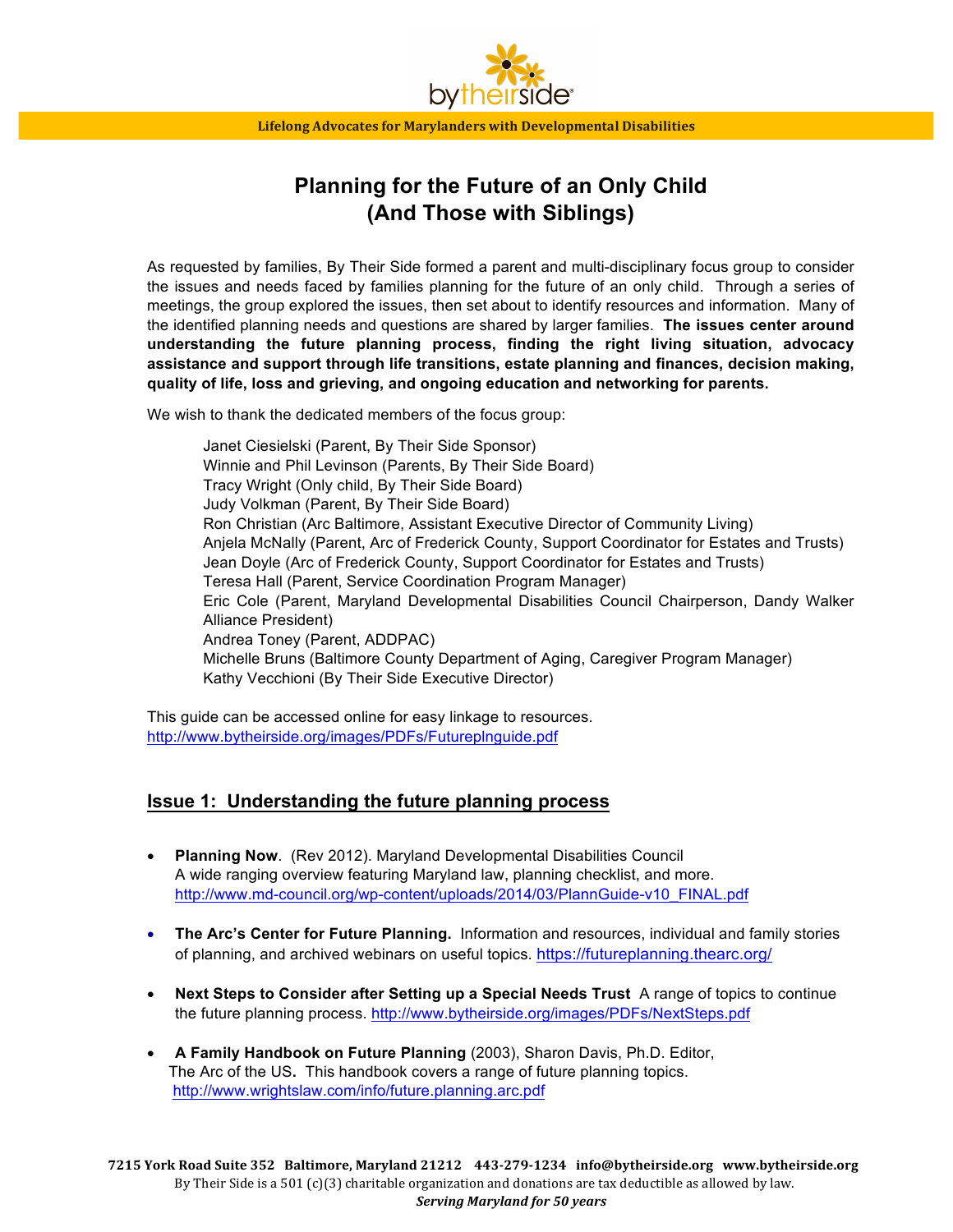- **Planning for Life**, Maryland Developmental Disabilities Administration brochure identifying State agencies that may be of assistance. http://dda.dhmh.maryland.gov/Documents/2016/Planning for Life - Updated 1-14-16.pdf
- **Top 10 Things that Parents Need to Know** Timeframe for DDA and SSI applications by the Montgomery County Commission on Disabilities. http://dda.dhmh.maryland.gov/Pages/Developments/2015/Top ten things parents need to know.pdf
- **By Their Side's Future Planning Resources** http://www.bytheirside.org/resourceseducational.html

# **Issue 2: Finding the right living situation for my relative**

- **Accessing Maryland Developmental Disabilities Administration (DDA) Services**. Apply for DDA services before needed for a smoother transition when the time comes. A Coordinator of Community Services will provide a home interview and answer your questions. Call DDA at 844- 253-8694 or access the online application. http://dda.dhmh.maryland.gov/Pages/eligibility.aspx
- **Emergency Services** DDA can fund in home supports or residential services for eligible individuals facing urgent need due to health or safety risks, or when caregivers can no longer provide necessary care. Update your Coordinator of Community Services about changes in your situation, or call DDA at 844-253-8694 to have an urgent need evaluated.
- **Appeal of DDA Decision** If your relative's disability existed prior to age 21 and he or she was not approved (or approved for supports only and you know residential services will be needed when you can no longer be there), provide your Coordinator of Community Services additional information and examples of difficulties that arise if you are not there. By Their Side.org offers short term assistance and successfully assists families with informal appeals. A lawyer with experience with DDA can assist with a formal appeal.
- **Guide to DDA Services-** Includes an overview of the types of services funded. http://dda.dhmh.maryland.gov/Pages/Developments/2015/Participant%20Guide%20to%20DDA%2 0Services\_(4-18-2014)%20FINAL.pdf
- **DDA Service Providers** Select your region to view provider list and their services, mission, and application process. http://dda.dhmh.maryland.gov/Pages/providers.aspx
- **Selecting a Provider** The Arc of Frederick County provides a list of questions to select from when preparing to interview providers to determine best match. http://arcfc.org/resources/factsheets.html
- **Next Steps to Consider after Setting up a Special Needs Trust** discusses options such as continued use of the family home, transitioning to a new home, visits with potential roommates and information parents can prepare in advance to promote continuity of care. http://www.bytheirside.org/images/PDFs/NextSteps.pdf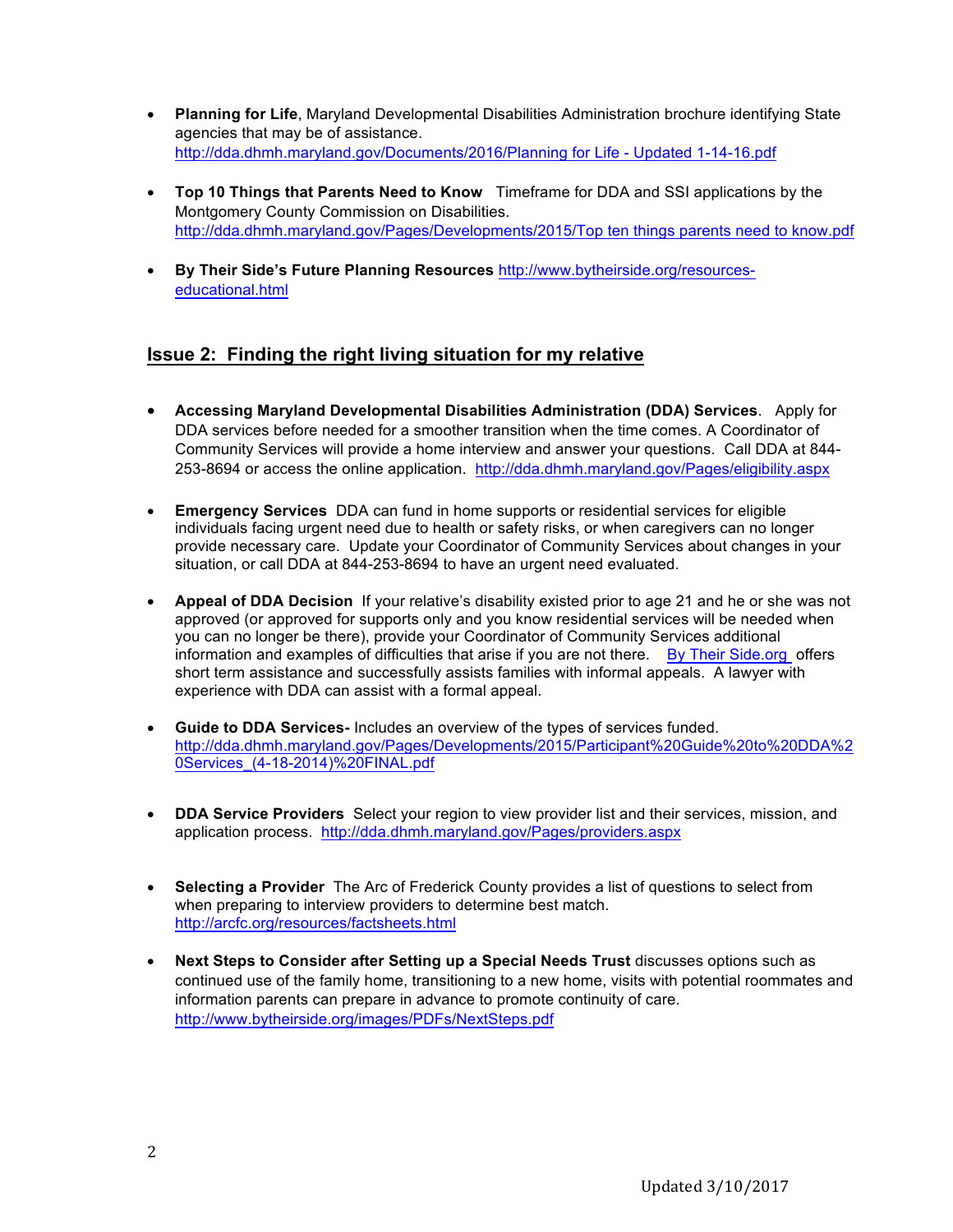# **Issue 3. Advocacy Assistance and Support Through Life Transitions**

- *Who will help my relative through life transitions (aging, loss of job, financial change, etc) and coordinate new support needed?*
- *If needed later, how will new services or a new home be identified and change handled?*
- *Who will ensure the person centered plan stays about the person?*
- *Who will help coordinate between day and residential programs if needed?*
- *How to assure relative will have a knowledgeable advocate/resource coordinator?*

#### **Resources**

- **Coordinator of Community Services** State funded advocacy service. http://dda.dhmh.maryland.gov/Pages/coordination%20of%20community%20services.aspx
- **By Their Side, Inc.** Family funded non-profit providing advocacy, visits and monitoring at the frequency arranged by each family, starting now or in the future. Very experienced advocates. Formed in 1965 by parents concerned with who would advocate for the son or daughter with a disability when the parents were no longer able. 443-279-1234; www.bytheirside.org
- **Next Steps to Consider after Setting up a Special Needs Trust**, Reviews transition to residential services and information parents can prepared in advance to ease a transition and help agencies to provide continuity. http://www.bytheirside.org/images/PDFs/NextSteps.pdf
- **Grab & Go Emergency Folder**, Specify your plan for who will assist in an emergency, and important information to assure your relative's comfort and continuity of care, should you be hospitalized without warning. http://arcfc.org/resources/emergency-preparedness.html
- **If I Need Help** Allows important contact and medical information as well as information on how to comfort and support your relative, to be with your relative at all times (scan badge or label, shoe tag, card, bracelet) for use by medical professionals, EMTs, Police, and others. Ifineedhelp.org
- **Transitions After DDA Services Begin:** If your relative receives DDA services and his or her needs change, the interdisciplinary team (your relative, family, coordinator of community services, day and residential service representative, and others) can meet to discuss needs and preferences, and adjust the Individual Plan. Additional DDA funds can be requested. Individuals and families can also transfer DDA funds to a different day or residential program, or Coordinator of Community Services provider.
- **Retirement**: As your relative ages, he or she may no longer wish to participate in their current day activities. The interdisciplinary team can meet to discuss your relative's preferences and options. One option is to request transfer of DDA funding from a day program to residential services for a day tailored to your relative's needs and interests, such as sleeping later in the morning, attending a senior citizen's center some days a week, going on community outings other days.
- **Aging in Place**: If your relative receives DDA residential services and requires greater daily assistance and monitoring to assure health and safety due to aging, medical, or other factors, their interdisciplinary team can meet to update the plan. Changes may include requesting DDA funding of awake overnight supervision or 1:1 staff, for example. Some agencies have provided in-home hospice when needed.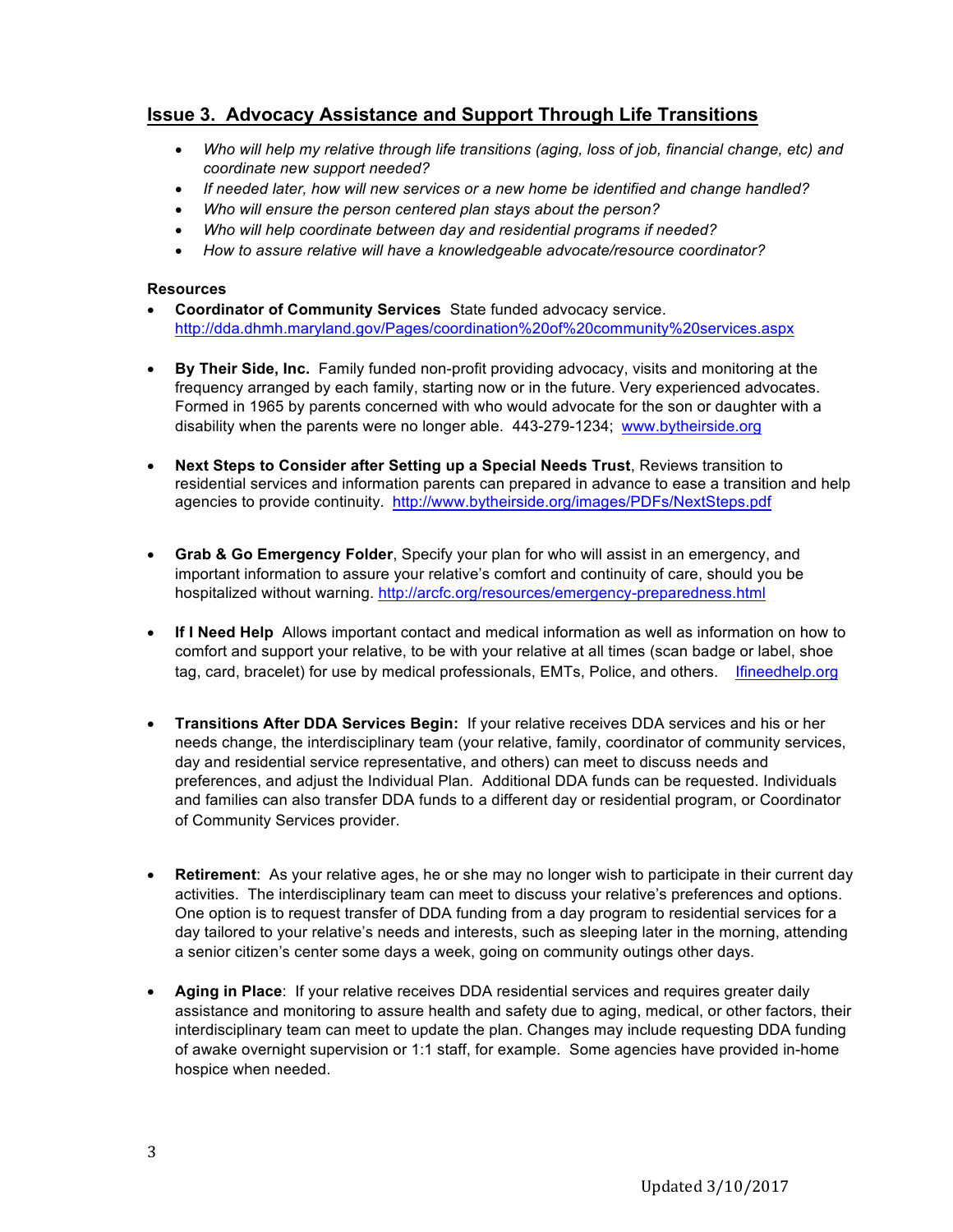- **Healthcare Companion**: Medical Assistance helps pay for residential services for people enrolled in a Waiver program. Medical Assistance will not pay for residential staff to stay with your relative on the same day it pays for your relative's inpatient stay at a hospital or rehabilitation facility. If your relative would benefit from a companion if hospitalized, the hospital can be asked to provide a "sitter". In home health organizations can also provide a sitter, for a fee. Additional DDA funds can be authorized in some circumstances if requested, or if available, a Special Needs Trust or ABLE account could pay for the service.
- **Senior Information and Assistance** assists aging caregivers and those supporting aging individuals with I/DD to identify resources. Call 1-800-243-3425 or visit the website for your local office http://msa.maryland.gov/msa/mdmanual/10da/html/dasr.html
- **Center Connection** is available in some areas of Maryland. While people attending senior centers need to be independent in activities of daily living, this service offers support such as reminders, encouragement to participate, help with a lunch tray, guidance through the day, and county transportation arrangements. Check with your local senior center.

# **Issue 4: Estate Planning and Finances**

- *How much money is needed for a Trust? What can be left in a Trust eg house?*
- *Who will serve as a Trustee if we have no other family?*
- *How can we make our wishes known? How often should a Letter of Intent be updated?*
- *Who will manage benefits and serve as representative payee?*
- *How will the Trustee learn about my relative's financial needs and preferences?*

#### **Resources**

- The Future Planning resources listed above address estate planning.
- **Estate Planning Resources; Letter of Intent Template** The Arc of Frederick County offers an overview; comprehensive downloadable Letter of Intent template to guide use of the Special Needs Trust; and guide to choosing an attorney with a list of many Maryland attorneys specializing in Special Need Trusts. http://arcfc.org/what\_we\_do/future-planning.html
- **FAQs About Special Needs Trusts** by Louise Michaux Gonzales, Esq, (updated 2014.) A Special Needs Trust enables your relative to benefit from funds you leave without reducing benefits. An overview of the Special Needs Trust, commonly asked questions, and distinctions between third party, first party, and payback Trusts. http://www.bytheirside.org/PDFs/Trustfaqs.pdf
- **Pooled Special Needs Trusts** A Pooled Trust allows even a relatively small fund to be established as a Special Needs Trust. Funds are managed together but tracked separately, and include Trustee services, for a fee. Serving Maryland: The Arc of Northern Virginia Trust www.thearcofnovatrust.org and the First Maryland Disability Trust www.firstmdtrust.org.
- **Trustees** Some fund managers, attorneys, and banks are willing to serve as Trustee.
- **ABLE Accounts** The Achieving a Better Life Experience Act allows individual savings accounts for disability related expenses while protecting benefits. Implementation plans are expected around October of 2017.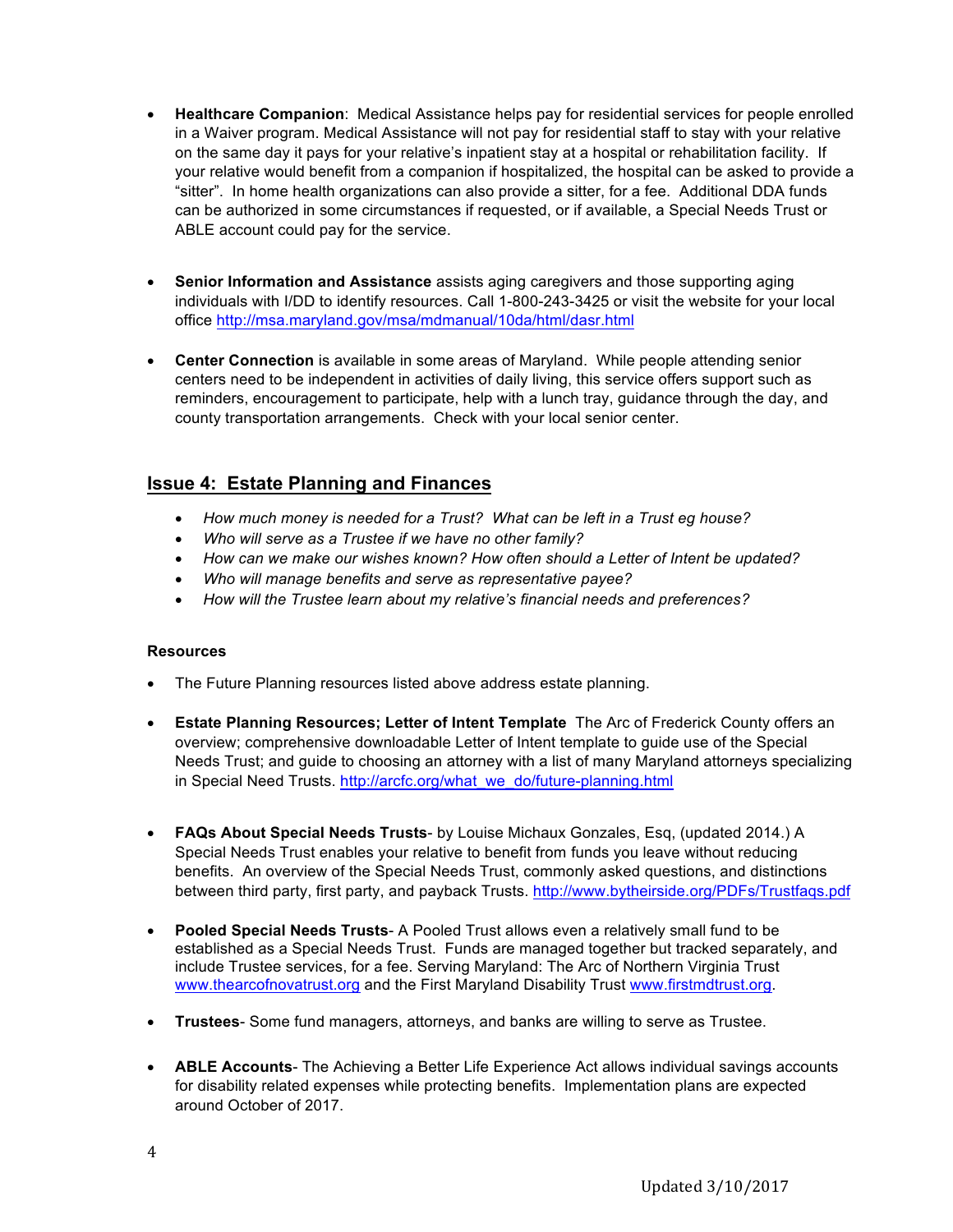- **By Their Side** Communication of individual needs to sibling advocates and trustees is a prime reason for involving By Their Side. Your relative's advocate is guided by his or her interests and needs as well as parent advocacy concerns. Advocates encourage plans to address needs and life enrichment opportunities, including facilitating requests for Trust funds when available. 443-279-1234; www.bytheirside.org
- **Administering a Special Needs Trust: A Handbook for Trustees,** Special Needs Alliance (2015 Edition) http://www.specialneedsalliance.org/free-trustee-handbook/
- **Managing a Home in Trust**. Leaving the family home in a Special Needs Trust for use in conjunction with DDA funded services enables your relative to benefit from established natural supports and community connections. Housemates supported by the same residential agency can pay rent to the Trust to support home maintenance. Arc Baltimore is one agency with experience supporting people in homes left in Trust. www.thearcbaltimore.org
- **What's Next? Steps to Consider after Setting up a Special Needs Trust** (2015) http://www.bytheirside.org/images/PDFs/NextSteps.pdf
- **Representative Payee** DDA funded residential agencies offer to serve as representative payee of benefits for the people they serve, for a fee. They issue personal use funds and should facilitate spenddown when needed to assure benefits are not jeopardized. Residential staff provide receipts for purchases to the agency's financial office. Financial Statements can be requested by family or advocates.
- **Social Security: Understanding SSI** Booklet www.ssa.gov/ssi

**SSI Spotlights** answer questions on topics such as: What amount can be set aside for burial expenses without effecting benefits? What income exclusions are allowed for impairment related work expenses? www.ssa.gov/ssi/links-to-spotlights.htm

#### **Issue 5. Decision Making**

- *How will self-direction and personal decision making be supported?*
- *How will health needs be addressed if my relative is unable to consent?*
- *Who will make the decisions that the parents would have made?*
- *How will decisions be made if there is no guardian?*
- *Is it important to formalize surrogate decision makers? If so, when? (eg healthcare surrogacy, advance directive, power of attorney, financial, representative payee, others)*
- *Guardianship: Options, benefits of having/not having a guardian*
- *If a guardian is desired, how do we identify someone?*

#### **Resources**

• **Supported Decision Making**. The United States endorses the United Nations Convention on the Rights of Persons with Disabilities. Article 12, Equal Recognition before the Law, requires support for people with I/DD to exercise their legal rights and safeguards to assure each individual's rights, will, and preferences are respected. In Maryland, families, interdisciplinary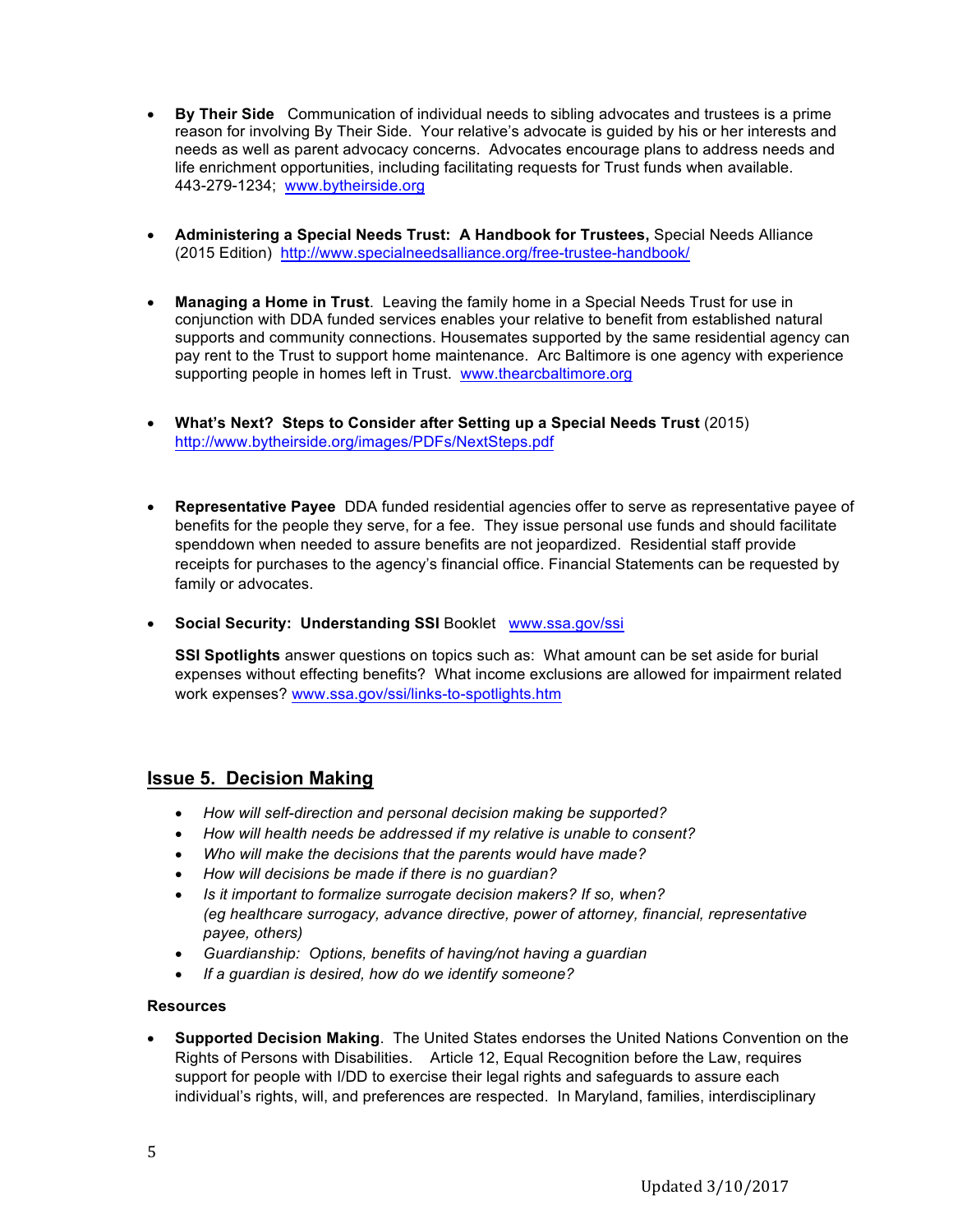teams and advocates work together to support people in services to make informed decisions to the greatest extent possible.

- **National Resource Center for Supported Decision Making** Resource library, stories of supported decision making, and more. http://supporteddecisionmaking.org/
- **Self Advocacy Groups**

**People on the Go Maryland** Statewide group that helps people with disabilities working to build confidence, skills, knowledge, and a sense of community. http://www.peopleonthegomaryland.com

**Local Maryland Self Advocacy Groups** http://www.bytheirside.org/resources-links.html

- **Guardianship and Its Alternatives: A Handbook on Maryland Law** (Revised 2011) Most people with I/DD in Maryland services do not have a guardian; learn about options and safeguards.http://www.aging.maryland.gov/egov/Documents/GuardianshipHandbookRev2011.pdf
- **The Maryland Health Care Decisions Act's Surrogate Decision Making Law** Two health care professionals can certify a person to be unable to give informed consent for a specific medical procedure. This Statue allows a family member to sign for the procedure (in order of spouse, parent, sibling, other relative, and then close friend who knows a person well.) https://www.oag.state.md.us/Healthpol/HCDAsummary.pdf
- **The Maryland Advance Directive** allows for the designation of a Healthcare Agent and Living Will https://www.oag.state.md.us/healthpol/adirective.pdf
- **Informed Consent for Medical and Psychiatric Decisions: What You Need to Know** (2005) This guide presents a framework for working with healthcare professionals to explore ways to support individual decision making and legal options for timely medical care. Contact info@bytheirside.org or 443-279-1234 for a free copy, courtesy of The Arc of Frederick County.
- "**Five Wishes. Aging with Dignity**. " In preparation for the event of being unable to make informed healthcare decisions, this legal document records a person's wishes about who should make their healthcare decisions, the kind of medical treatment desired, how comfortable he/she would like to be made, what he/she wants loved ones to know. (888) 594-7437 http://www.agingwithdignity.org

# **Issue 6. Quality of Life**

- *Who will know my relative well, remember birthdays, etc.*
- *Who will assist to develop/maintain relationships, explore leisure/retirement options*
- *Who will assure meaningful work reflecting interests and strengths, and adequate wages*
- *Who will assure a continued good match with agencies providing services*

#### **Resources**

• An **Individual Plan** is updated annually for people in DDA services, and should include plans to address individual preferences, dreams, and needs, including goals worked on by residential and vocational staff to help with social networking, community participation and employment, as desired. The Coordinator of Community Services or other advocate should assure the IP promotes quality of life.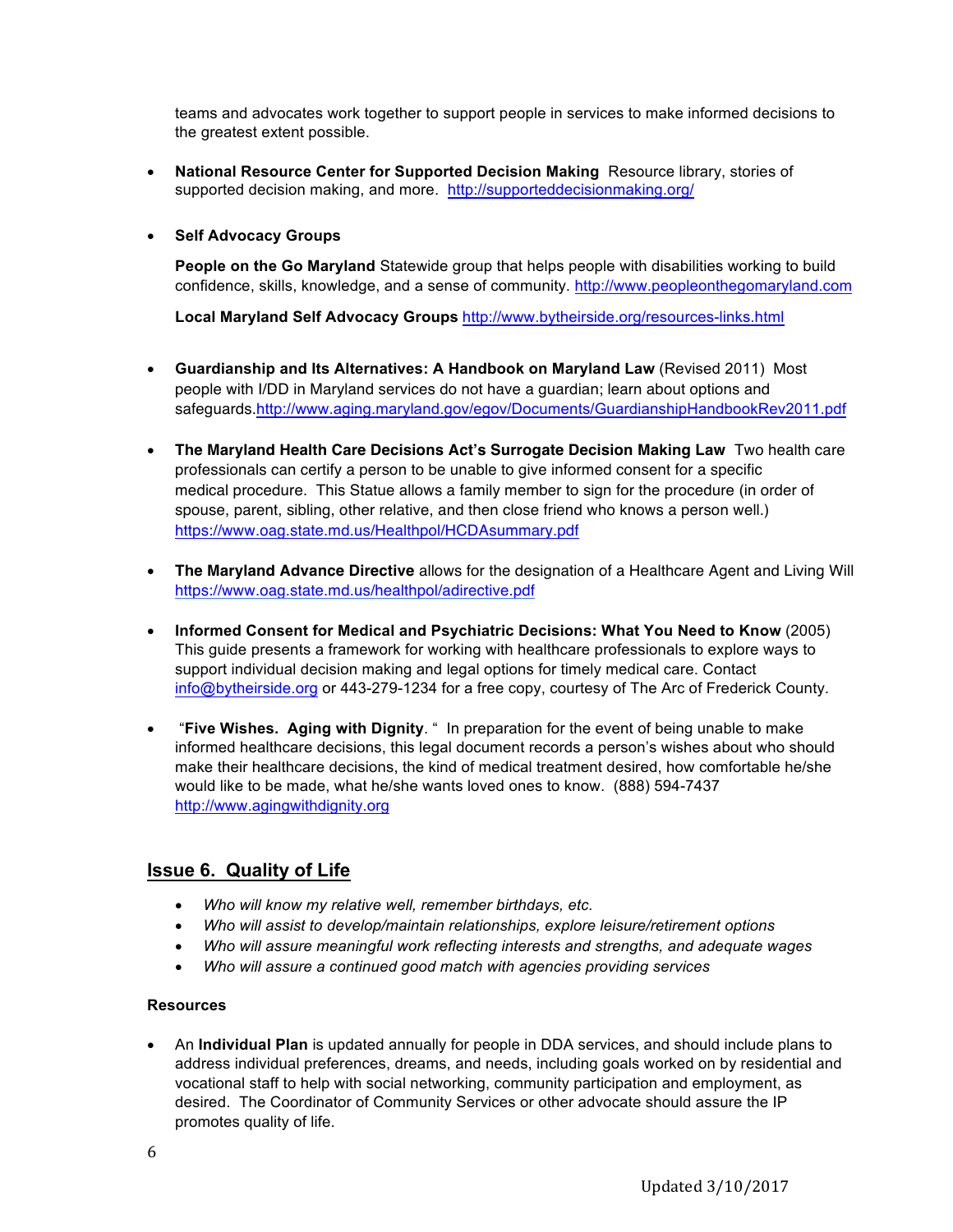- **Coordinator of Community Services** State funded advocacy service. http://dda.dhmh.maryland.gov/Pages/coordination%20of%20community%20services.aspx
- **By Their Side, Inc.** By Their Side is a family-funded, non-profit organization providing visits and monitoring with follow up, and advocacy in meetings, at the frequency arranged by each family, beginning now or in the future. Advocates carry forward information provided by parents such as preferred activities, friendships, traditions, support styles and hopes for the future. They work to assure individual preferences, needs, and family advocacy concerns are addressed, serve as a liaison with siblings and Trustees, and provide update reports to families or trustees. **www.bytheirside.org**
- **Next Steps to Consider after Setting up a Special Needs Trust** Suggests information that can be prepared in advance by parents to ease a transition and help agencies to provide continuity, as well as preparing a sibling or private advocacy resource. http://www.bytheirside.org/images/PDFs/NextSteps.pdf

### **Issue 7. Loss and Grieving**

- *Support when friends, relatives, and ultimately parents die*
- *Support when staff change (1 in 3 staff leave each year on average)*

#### **Resources**

- **"Supporting people with learning disabilities through a time of bereavement and loss"** suggests a role such as greeting guests and offering refreshments, when a close family member is in home hospice, and support to process events and feelings including discussion of religious beliefs and creation of a memory scrapbook. http://www.rcpsych.ac.uk/pdf/CGangemiSupporting.pdf
- A "**Social Story**" tells a story of importance to the person, using pictures to address facts, beliefs, and emotions to help cope with a life change through repeated readings as desired and discussion. Online resources help tailor a social story to an individual situation. http://www.pathfindersforautism.org/docs/social-story-about-death.pdf
- **"Mental Retardation and Grief Following a Death Loss"** by Charlene Luchterhand, published by the Arc, January 1998. A handbook to prepare for the loss of a loved one and the grief that follows. Discusses ways to explain death, expression of grief, and steps to teach about death. https://www.dhs.state.il.us/OneNetLibrary/4/documents/DSP/GriefFollowingADeathLossTheArc.pd f
- **Next Steps to Consider after Setting Up a Special Needs Trust.** Suggestions for helping others support your relative when grieving your loss, including preparing written instructions and involving an additional visitor beforehand if your son or daughter awaits your weekly visit. http://www.bytheirside.org/images/PDFs/NextSteps.pdf
- **Aging and Disability**, L'Arche Canada. Ideas for supporting one another through the grieving process; emphasis on grieving in the context of a community of 'differently-abled' individuals. Includes L'Arche's "Grief Support Kit" for facilitating groups with people with an intellectual disability**.** http://www.aging-and-disability.org/en/grieving